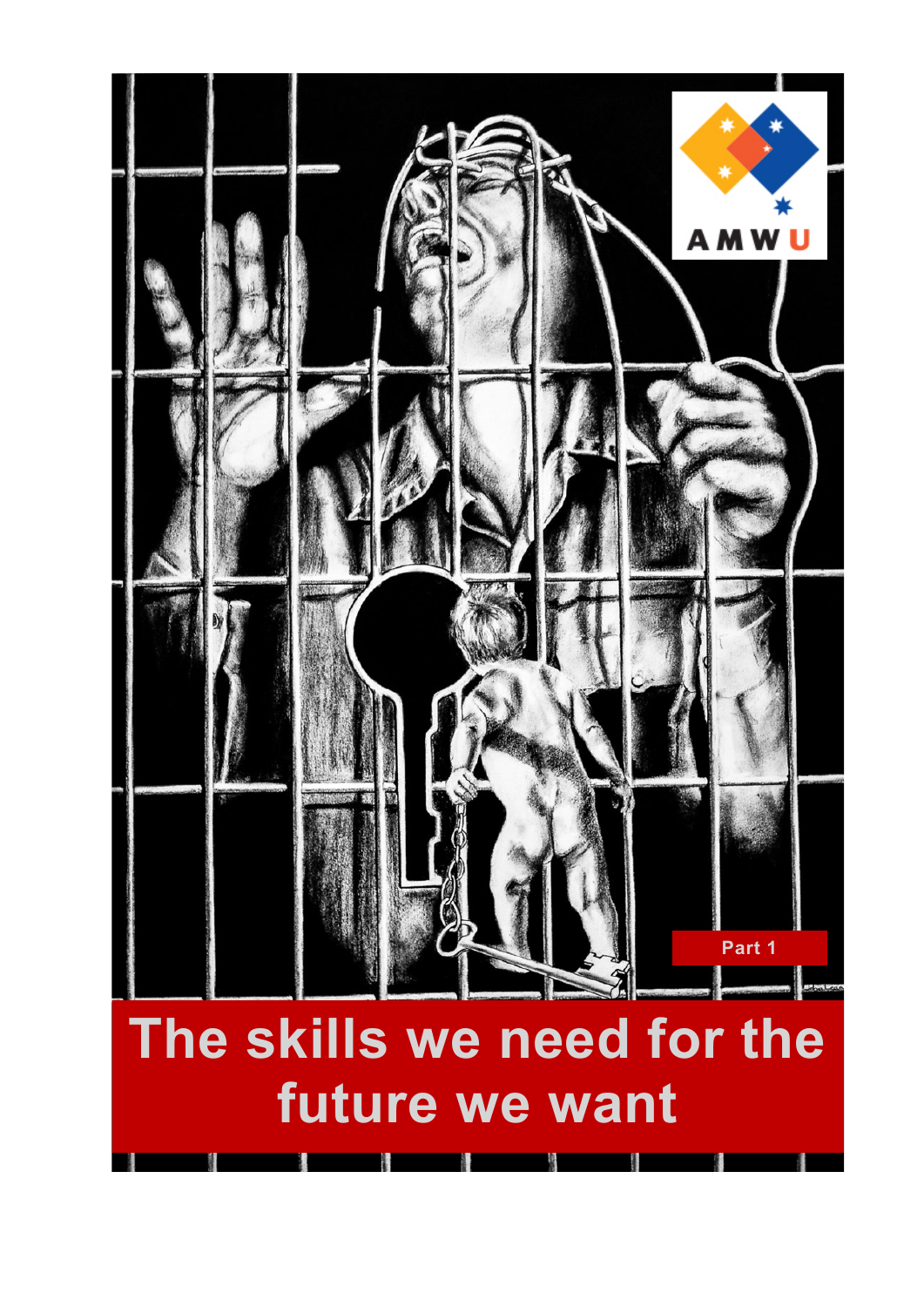

**Andrew Dettmer**

Andrew is the National President of the Australian Manufacturing Workers' Union. He was previously the State Secretary of the Queensland/NT Branch of the union. He has been an official of the AMWU since 1988.

He is a member of the Board of TAFE Queensland and was Chair of Manufacturing Skills Queensland, a member of the board of QMI Solutions and a member of ICN Queensland, Construction Skills Queensland, the Queensland Training and Employment Recognition Council, and Skills Queensland. Andrew has been involved in Australian Industry Participation policy and vocational education and training policy for many years.

He was a board member on the Australian Workforce and Productivity Agency, prior to its abolition.



Ian Curry is the National Coordinator: Skills, Training & Apprenticeships for the Australian Manufacturing Workers' Union (AMWU). He has national responsibility for managing the AMWU's policy development and its engagement with the national training system and the structures that underpin it.

**Ian Curry**

He is a director of the NCVER and Manufacturing Skills Australia, Chair of the SA Food & Beverage Development Fund, and a member of the Board of the Adelaide Training & Employment Centre. Ian has a long history of activism within the training system and has served on a number of ministerial inquiries as well as many state and national regulatory and advisory bodies. He is a member of five Training Package IRCs including the IRC responsible for the Manufacturing & Engineering Training Package.

Cover Art The cover art was created by AMWU Member John Lean as part of a series commissioned by the AMWU in the early 1990's to represent the struggle of workers in the period of traumatic change they confronted following the opening up of the Australian economy and the restructuring of industrial relations.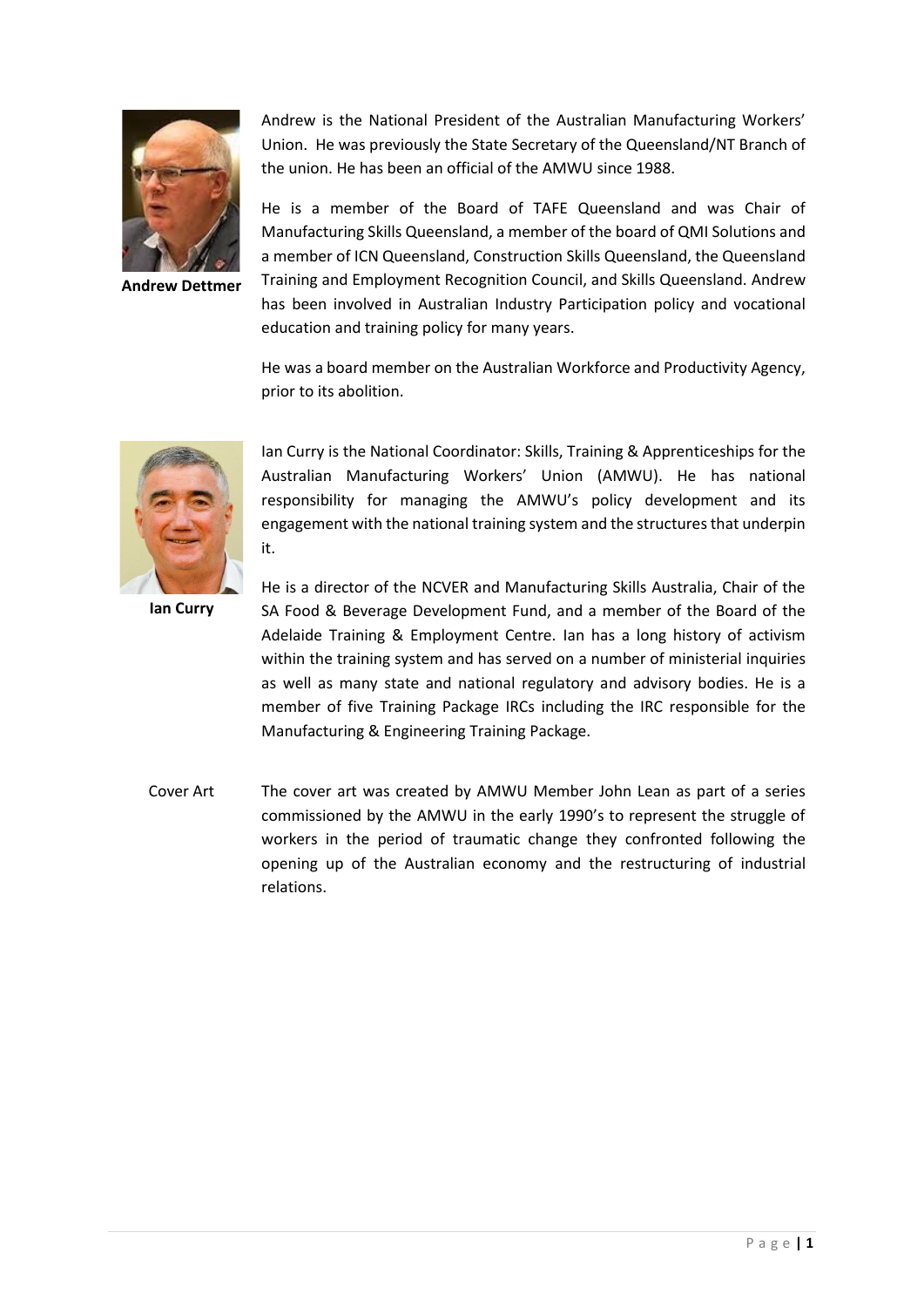# **The skills we need for the future we want: Part 1**

# **Introduction**

The future we want will not fall from the sky. Like any period of great challenge that we have had to confront, it will take careful planning, sound strategy, leadership, and a clear sense of purpose if we are to successfully navigate the post COVID-19 recovery and grasp the opportunities to reskill Australian workers and industry that await.

But of course, that future is not assured. It must be won. Properly done, increasing the nature, latitude and intensity of our skills and workforce capability will win that future.

Major reform to vocational education and training is being contemplated. The current environment is coloured by social and economic upheavals; to list a few, the COVID-19 pandemic, a climate emergency, re-emerging and potentially crippling skills shortages, the challenge of digital, and the lack of availability of temporary skilled migrant workforce. Australia has become increasingly dependent on the latter. All of these issues by themselves could be described as a crisis. However such thinking does not absolve us from addressing the fundamental weaknesses evident in our workforce development architecture.

There is a risk that, rather than genuine nation building reform, the reforms being contemplated now will go the way of so many others and degenerate into a debate about the mechanics of training, how we regulate it and fund it, rather than building a shared national understanding about what the purpose of vocational education & training is.

The complexity of the current social and economic environment means that we must get VET right. It is as important as any decision on infrastructure, tax reform, and the environment; it will affect people and the economy for many years to come. The social and economic case for reform that has as its aim the restoration of national confidence in VET is accelerating rapidly. It becomes more urgent as we begin to emerge from the pandemic and confront an economy constrained by skills shortages and a lack of employment and skills mobility.

There is also a technological imperative for skills reform, as industry and the community generally are transforming because of rapid digitisation (often referred to as Industry 4.0), new materials and new technologies in medicine, education, and many other sectors. These advances are not just the province of professionals with degrees but depend heavily on the vocational skills of Australia's trades, technician, production, and service workers.

This paper deals with the importance of having a clear and unambiguous shared understanding of the primary purpose of the VET system in Australia, and the urgent need to restore certainty and confidence in the system.

Part 2 in the series will deal in more detail with the AMWU's views on how that certainty and confidence can be rebuilt to take the system forward.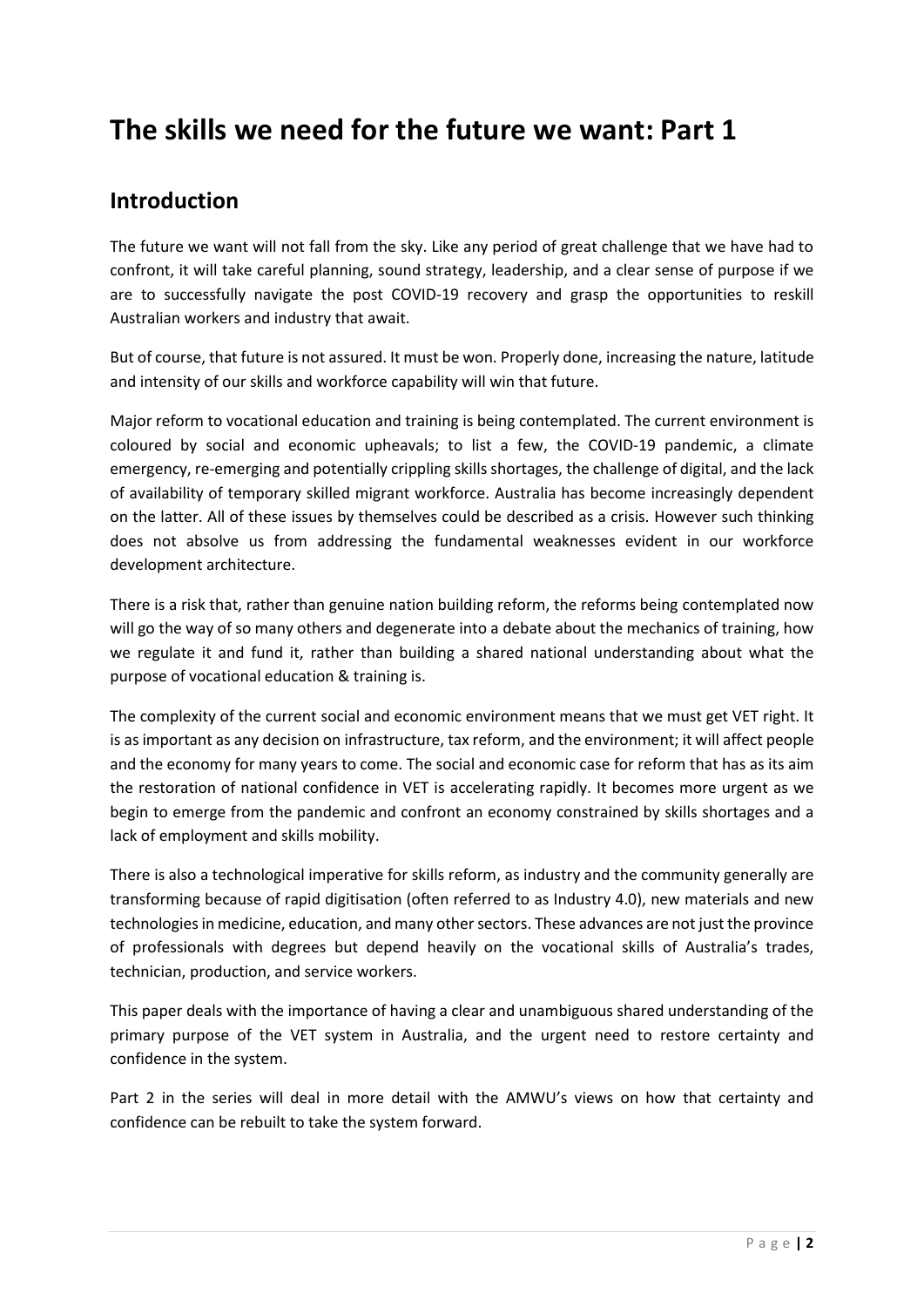# **What problem are we trying to solve?**

The most succinct description of the problem with VET is illustrated by a Productivity Commission finding that 85.1% of people engage with the VET system 'for employment related reasons', yet only 17.8% are employed at a higher skill level after training. $1$ 

This sad fact indicates that our VET system, after almost a decade of 'reform' - fiddling with a veritable infestation of solutions ranging from national training entitlements, income contingent loans schemes, flirtations with fully institutionalised delivery, skill sets, 'micro-credentials- is still not producing higher skilled employment outcomes for most students and workers.

The training system is struggling to produce workers with the skills the economy needs. Whilst this is the major problem it is by no means the only problem:

- The system is trying to serve too many masters. There is a so called 'national' training system whose coherence is undermined by eight separate State and Territory VET systems all with their own consultation arrangements, VET funding rules, and apprentice training contract registration arrangements amongst other differences.
- There is a lack of certainty amongst employers, students and the community about what the VET system is producing. The economy depends on a highly skilled, agile and mobile workforce based on recognition of portable and transferable vocational skills, yet the VET system is under increasing pressure to cater for flexibility and specialisation designed specifically to meet the narrow interests of individual employers rather than the industry.
- We have the conundrum of strong support for the mechanism of Training Contracts while confidence in the outcomes of current traineeships, trade apprenticeships and technical cadetships is diminishing
- The number of people who complete their VET study continues to stagnate.
- Industry and students lack confidence that their engagement with the VET sector will produce the outcomes that they seek. Even if industry succeed in getting appropriate content in national or State qualifications, there is no guarantee that the training delivery market will consider it profitable enough to deliver.
- Employers struggle to understand the capability they can expect from people holding vocational qualifications.
- The long term reduction in VET's share of education funding means there is a race to the bottom on cost and quality led by for-profit RTOs that is forcing high quality public TAFE and not-forprofit industry providers to join the race.
- Students and employers have little chance of becoming the informed and demanding consumers our VET system desperately needs while the current levels of disconnect and incoherence prevail.

<sup>&</sup>lt;sup>1</sup> [Productivity Commission Report on Government Services 2020 page 5.1 & 5.22](https://www.pc.gov.au/research/ongoing/report-on-government-services/2020/child-care-education-and-training/vocational-education-and-training)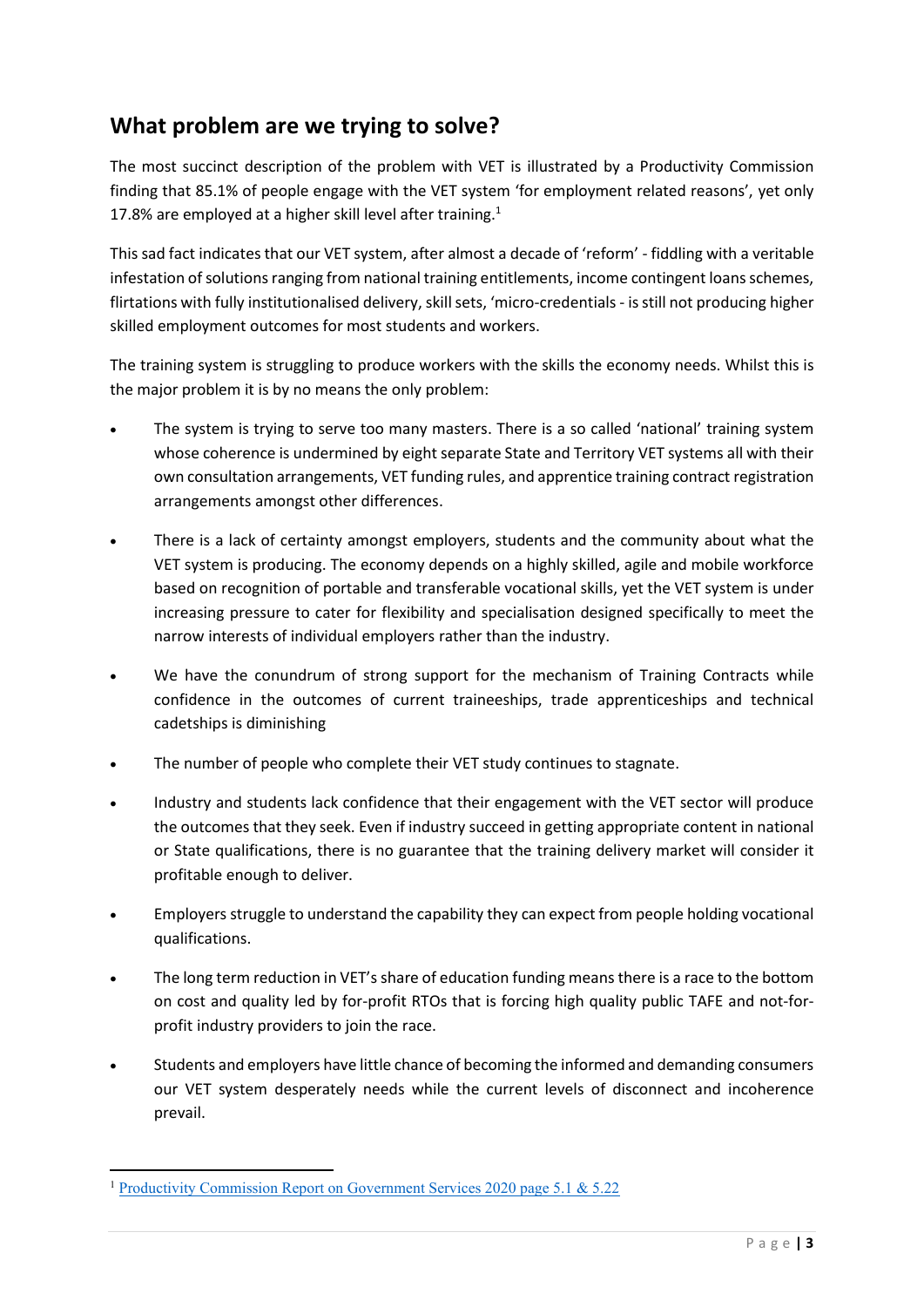These problems are in no way confined to our vitally important manufacturing & engineering industries. They play out in most if not all industries including aged care, early childhood education, disability care, tourism and hospitality.

# **Can we learn from the past?**

This is not the first time that Australia has had an urgent need for reforms to VET to support structural change and growth in community and in the economy. The National Training Reform Agenda of the late 1980's was a period of equally profound change following the Hawke/Keating economic reforms of the mid 1980s. The National Training Reform Agenda had a clear purpose and a detailed set of objectives e.g.

- industry's desire to use vocational skills in order to increase flexibility, mobility, productivity and hence competitiveness in the economy
- a need for VET to focus on generic as well as technical skills
- national recognition arrangements for vocational qualifications and skills
- skills development and recognition that crosses occupational boundaries
- recognition of the importance of reforms to management education and training to the success of VET reform
- skills defined through industry ownership of the process and the direct involvement of the workplace
- the need to ensure VET reform includes 'semi-skilled' and 'unskilled' employees
- openness of the training system to public scrutiny in terms of content, quality and delivery methodology."<sup>2</sup>

The union movement, particularly the then Amalgamated Metal Workers Union (AMWU) strongly supported the above changes and set a policy for:

- The establishment of one nationally consistent training system based on competence
- Competence defined by skill standards developed by the industry parties
- Promotion of key skills and not narrow specialisation
- Classifications linked to qualifications and wages
- Recognition of prior learning based on industry skill standards

<sup>2</sup> [Structures in tertiary education and training: a kaleidoscope or merely fragments? NCVER](https://www.ncver.edu.au/research-and-statistics/publications/all-publications/structures-in-tertiary-education-and-training-a-kaleidoscope-or-merely-fragments-research-readings) 2013 [\(Jenkins/Curry\) 2013](https://www.ncver.edu.au/research-and-statistics/publications/all-publications/structures-in-tertiary-education-and-training-a-kaleidoscope-or-merely-fragments-research-readings)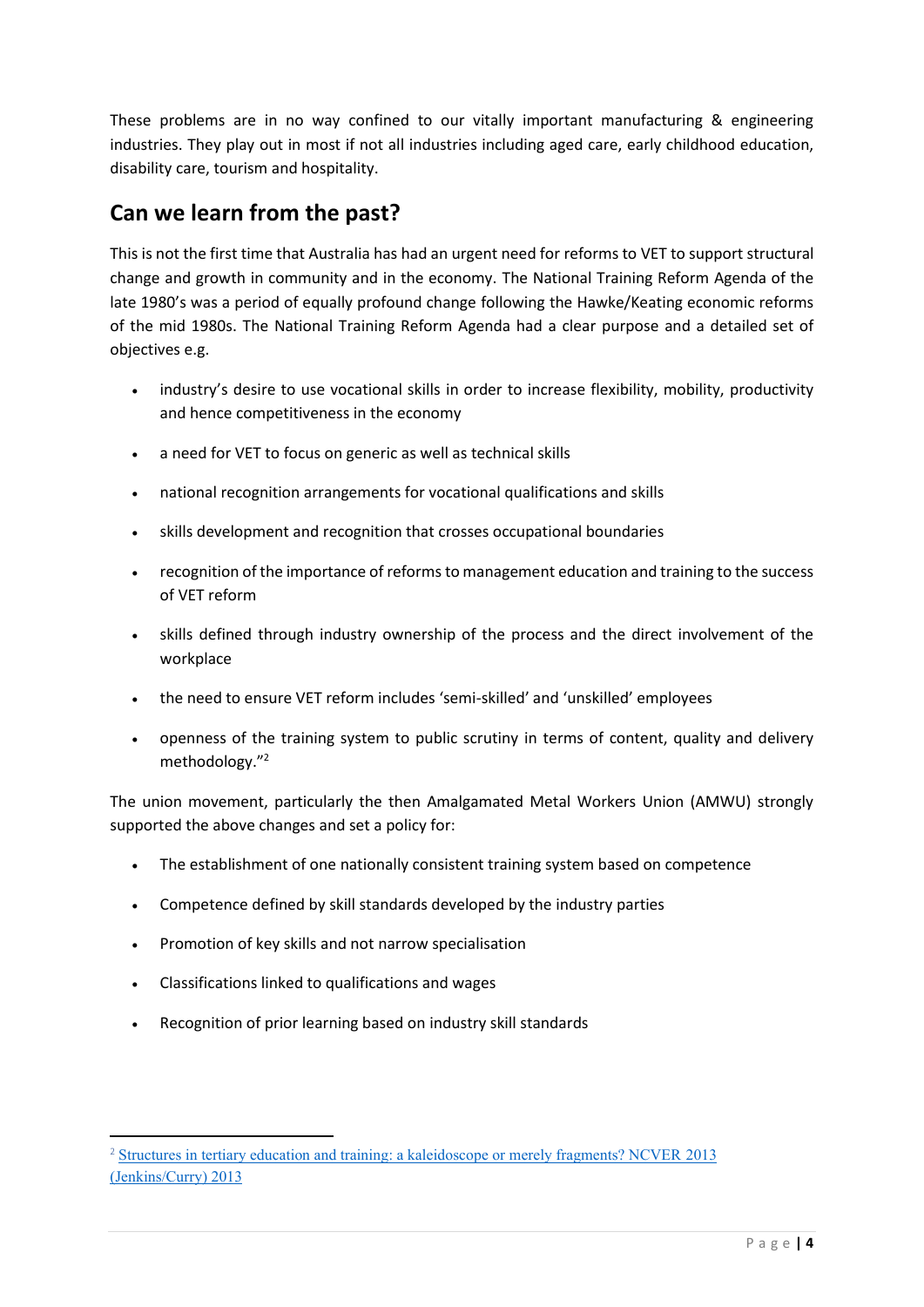The industrial environment in manufacturing and many other industries at the time was one characterized by narrow demarcation, limited opportunities for career progression, and a workforce with a post-school qualification achievement sitting at around 40%.

Back then, as it is now, something had to give. The industry partners buried their natural animosity and along with Governments drove fundamental change in the industrial relations landscape in the hope that industry would capitalise on the opportunities to retool, and to invest in skills and capability.

The sword was sheathed so we could jointly drive a new era of prosperity, placing skills formation at the centre of industrial relations and industry policy.

We should not get hung up on all the changes that have happened in technology and society since the late 1980s. To do so would be just an excuse to disregard the real lesson of the National Training Reform Agenda: that intense, properly funded national efforts to establish a common strategy and shared understanding of the purpose for VET can deliver many benefits at the individual, industry and economic level.

# **Our Proposition**

### *Defining the Purpose of VET*

No national reform can effectively address the vocational education & training challenges we face without first articulating a clear and unambiguous statement of purpose for the system. That purpose must unashamedly be truly vocational.

We propose that the purpose of the system be stated as follows.

## *"The primary purpose of the VET system is the production of skilled and adaptable workers productively employed in the economy in occupations related to their training."*

Achieving this purpose requires industry to properly define the competency required for the occupation (occupational standard) and then linking that competency to the training system. If we want skilled and adaptable workers who can work in mining in one year and manufacturing or another industry the next, and move freely between regions, industry sectors, and large and small employers then we must develop occupational standards and associated training delivery at the level above that designed only to satisfy the needs of the individual employer, worker, or training provider.

This does not mean that training delivery should not be flexible and able to be customised, but that is not the same thing as recognition. Australia is a large, diverse and technologically advanced country and the public interest is best served by its public funding of the national training system being prioritised to produce workers with portable and transferable occupational skills. There is no public interest that is served by limiting training to the narrow needs of individual employers.

### *Defining skills*

Portability of skills plays out in a worker's occupation and the industry they work in. This should not be seen as a competitive tension but rather recognition that portable skills can be applied in and across industries with some sets of skills being naturally more industry specific (i.e. mostly applied in a specific industry) and other skills that are commonly applied in many industries. The most important issue is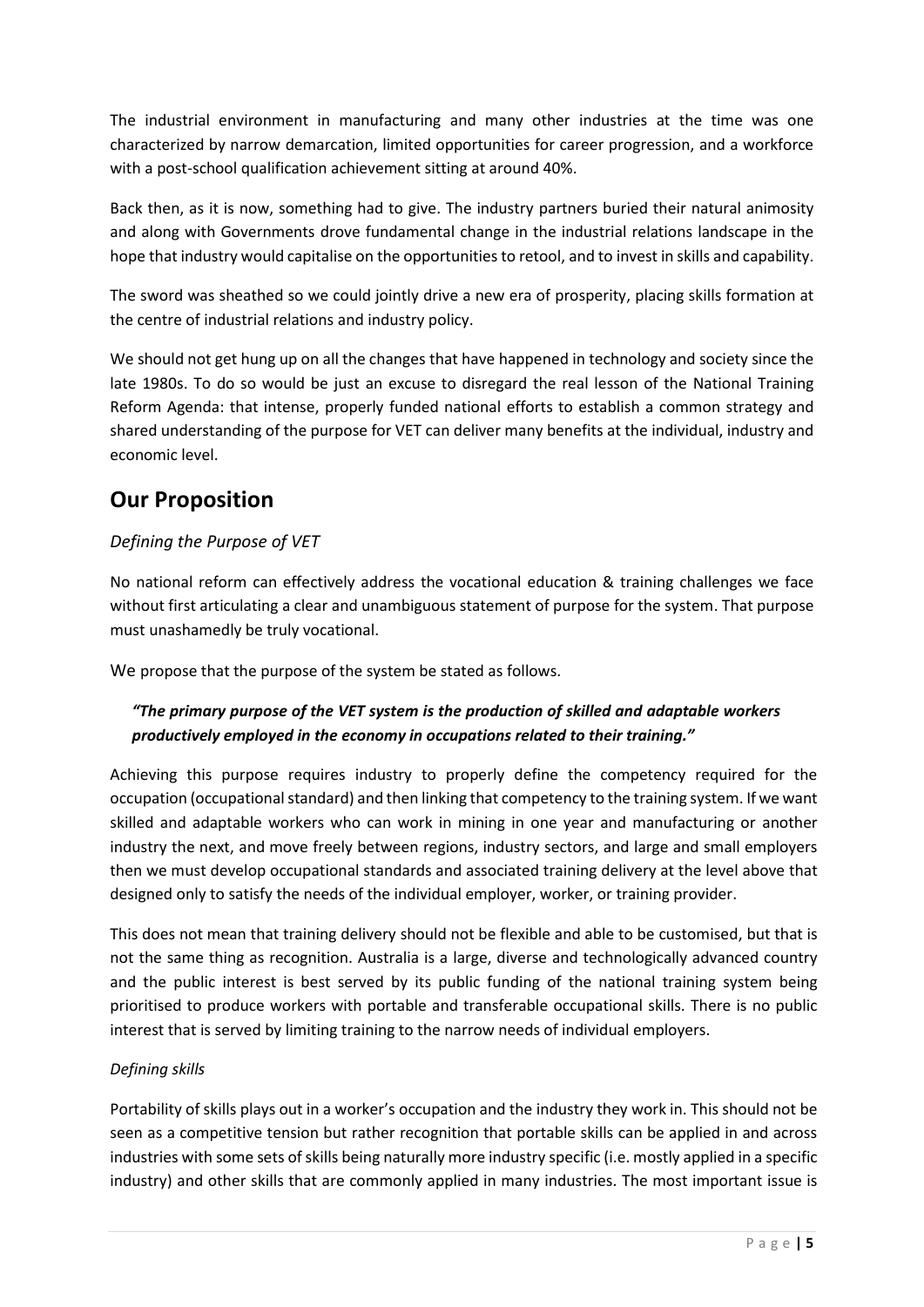that skills and capability must be defined to the standard required in the workplace, not tied to specific workplaces.

If effective skills and capability definitions are to be achieved, then industry must lead the process. However, Australia has a poor history of establishing effective mechanisms for this industry, defined as employer and union, leadership. This is because of two inter-related problems:

- Defining the scope of VET industry leadership too narrowly
- An unwillingness by Governments to truly 'let go' and let industry lead

### *Defining industry leadership*

Australia has had Industry Training Committees that were advisory, then Industry Training Advisory Bodies (ITABs) that transitioned from advisory to limited defined functions, to Industry Skill Councils, with the most recent iteration being Skill Service Organisations that support Industry Reference Committees. All these mechanisms for 'industry leadership' suffered from the same problem – they were not allowed to advise on and genuinely lead the full VET process.

In addition, the things they have been responsible for, defining the content scope in VET qualifications and the standard of skill to be achieved, have too often been micromanaged and constrained by regulatory and approvals bodies that have shaped and limited the form and nature of the standards industry is charged with developing. It goes without saying that the situation is politically charged as well.

We do not accept the criticism that competency-based training is responsible for narrowing the outcomes of vocational education and training. The AMWU does however acknowledge that regulatory and particularly funding models, combined with the micromanagement of training package development referred to above, have combined to make it almost impossible for training providers to adequately deliver a broader generalist vocational education. This needs to be integrated with competency-based training in order to produce the well-rounded, capable and adaptable worker that industry requires.

It is our view that the funding mechanisms and regulatory rigour are being applied to the wrong component of the system.

The Howard Government's Training Package reform of the mid– 1990s was trumpeted as a new era of industry leadership. It based national qualifications on industry-derived competency standards, yet it formalised a strong split between the activity of industry in setting standards and vocational training delivery.

Under the Howard reforms, industry was denied a say in:

- The development of learning resources (curriculum) to deliver the outcomes found in the industry developed standards. In effect, this aspect of the system was 'left to the market'.
- Decisions on which qualifications attract public funding and the hours of off-the-job funding that would be supported for training (especially qualifications that support apprenticeships and traineeships)
- Registration and quality auditing of training providers.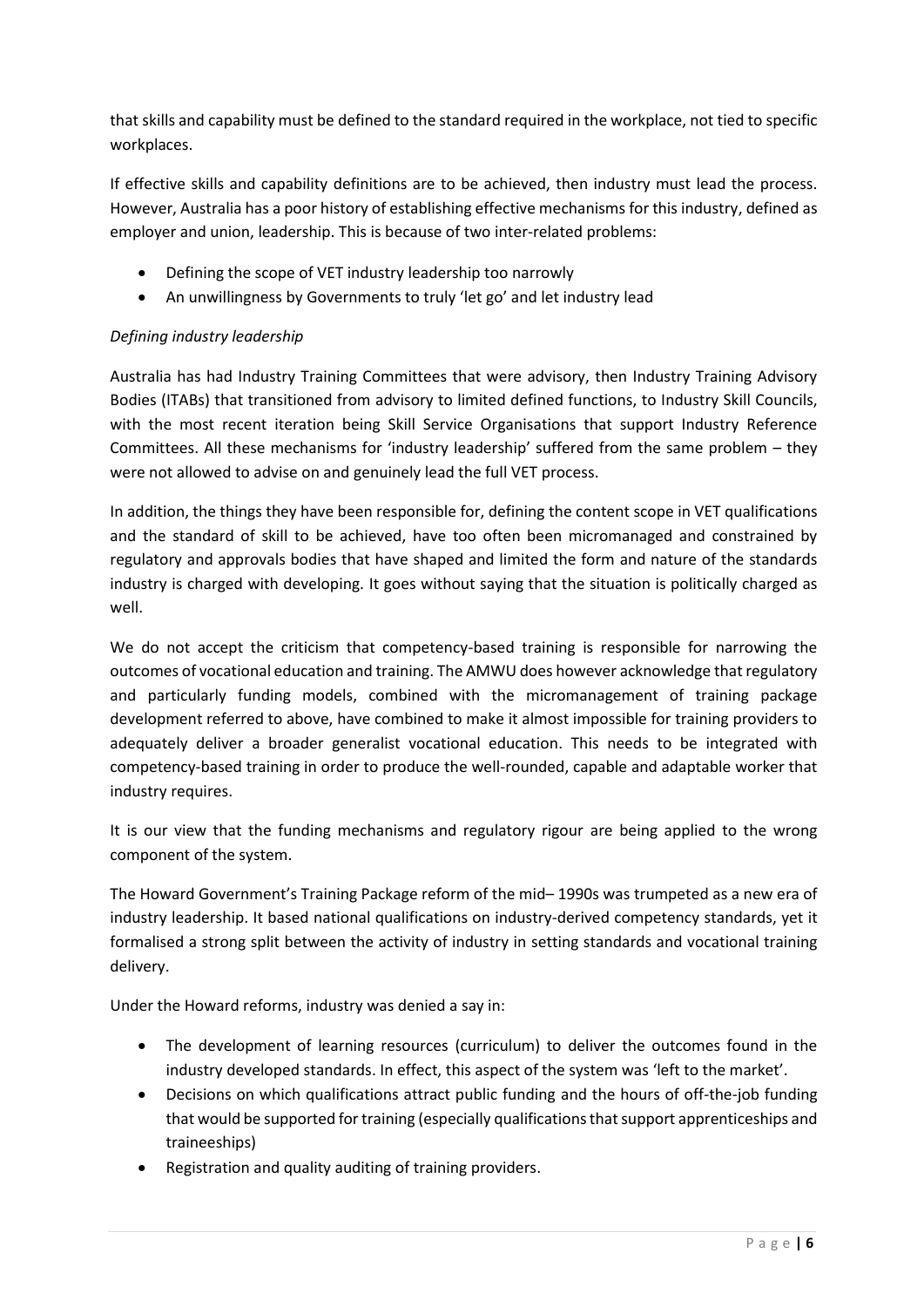Recent arbitrary decisions by Ministers to delete qualifications and units of competency that have not been delivered in the last three years off the national register can only again send a strong signal that it is the delivery end of VET, the part with the least involvement of industry that is really driving Australia's VET system.

Current policy setting in effect pit Training Packages against the delivery of training and assessment by training providers, rather than encouraging their integration. Funding and regulatory arrangements are all focused tightly on whether training and assessment are likely to lead to competency against the requirements of individual units of competency in isolation.

Of course, competency standards were never intended to be delivered individually in isolation, as if they were separate 'subjects' to be taught as part of a course. The inter-relationships and interdependencies between various competency standards render that impossible.

They were intended to be packaged into logical groups that reflect the requirements of the job or occupation, with training delivery and assessment intended to be more holistic. Because of many factors however, the system has become transactional to the point that the whole is now less than the sum of its parts.

#### *The Future*

The AMWU believes that the establishment of occupational profiles and related competency (occupational) standards, and the development and delivery of consistent national industry framework curriculum must be brought together in a logical way.

Skills play out at the level of the occupation. But it takes more than just skills in a dynamic industry environment. It takes resilience, it takes complex problem solving, it takes critical thinking, it takes creativity, it takes people management, judgement and decision making, and collaboration amongst many other characteristics. Above all it requires the patient accretion of knowledge away from the transactional and often hostile processes which typify bargaining.

The mistake that we as a country made in the late 1990's was the shift to the education-centric view that gave us 'Training Packages', and to thereafter assume that all of the broad characteristics required of a 'skilled and adaptable worker' could be defined, firstly in competency standards, and secondly within Training Package qualifications.

The tension between Training Packages and industry curriculum should not have been dealt with in binary terms of one or the other. It was an error not to explore more thoroughly how the two should coexist and complement each other.

The recent proposals by the Commonwealth Department of Education, Skills and Employment (DESE) for VET qualification reform at least open up for public discussion the alignment of standards and curriculum. However, the reform process currently underway focuses narrowly on 'training' rather than skills and capability to the standard required in the workplace. If this continues it will go the way of the myriad other reform processes carried out by successive governments seemingly more concerned about enrolments and subsidies than in building the capability of the Australian workforce.